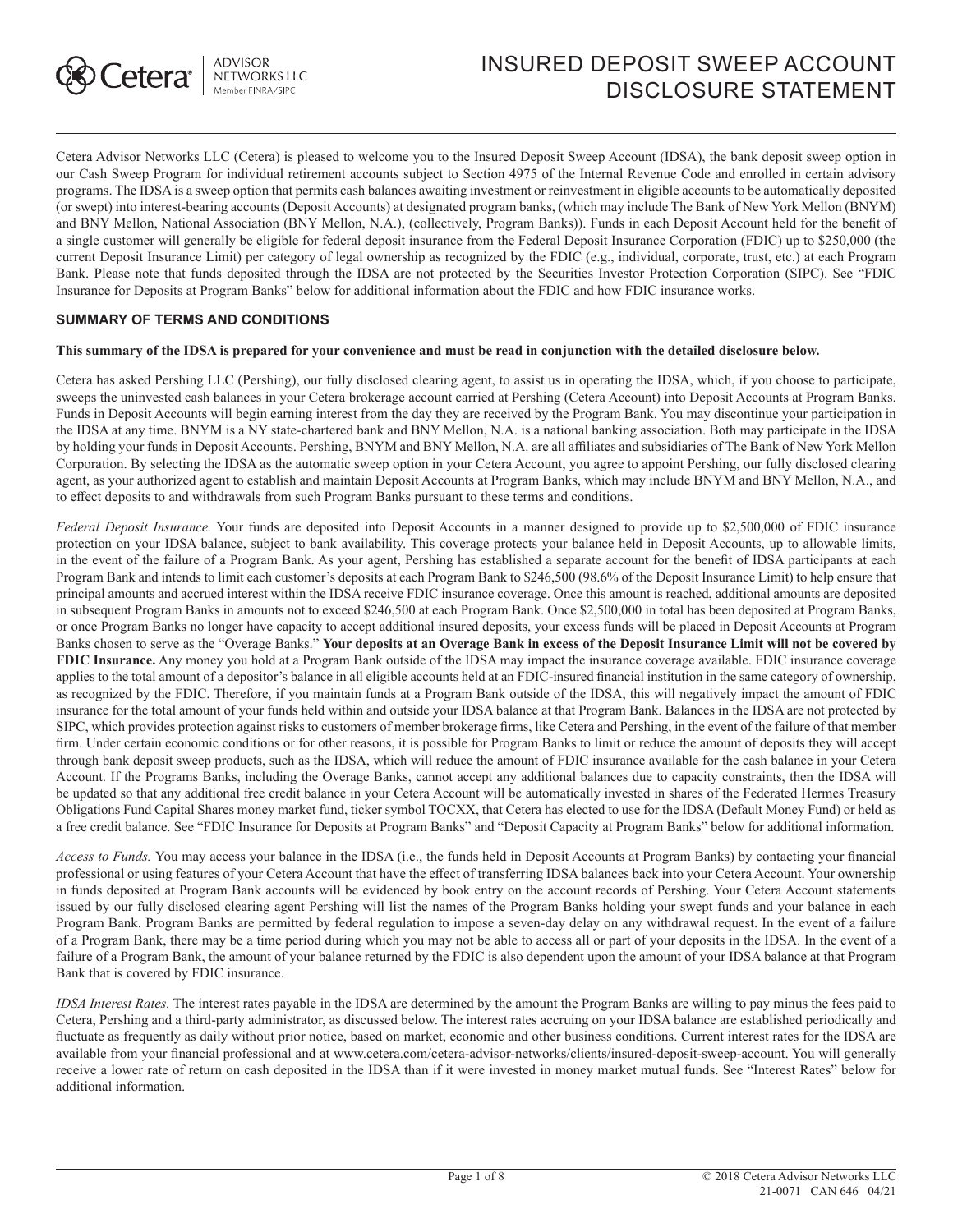*Program Banks.* In order to facilitate the IDSA, certain FDIC-insured financial institutions have agreed to act as Program Banks. A separate FDICinsured financial institution will act as an intermediary bank (Intermediary Bank) that routes deposits to, and withdrawals from, Program Banks. Certain large deposits or withdrawals in excess of FDIC limits may not be fully insured while being routed through the Intermediary Bank. In the event of a Program Bank failure, Pershing will not be obligated to credit your Cetera Account with funds in advance of any payment by the FDIC. When your IDSA balances are allocated to a Program Bank, including BNYM and BNY Mellon, N.A., it realizes an economic benefit from them. The Program Banks, including BNYM and BNY Mellon, N.A., do not have a duty to offer the highest rates available or rates that are comparable to money market mutual funds or those offered by other depository institutions. Balances held in the Deposit Accounts at Program Banks constitute a direct obligation of the respective Program Bank and are not directly or indirectly an obligation of Cetera, Pershing or your financial professional at Cetera. See "Information About Your Intermediary Bank" and "Program Banks" below for additional information.

*Fees.* For each of their services to support the IDSA product, Cetera, Pershing, and the third-party administrator will receive compensation, as discussed further below. The compensation will generally be paid from amounts paid by Program Banks. The compensation paid to Cetera for making the IDSA product available in your Cetera Account does not vary and is not affected by the amount actually deposited through the IDSA product or any particular Program Bank. See "Administrative Fees" below for additional information. For information on fees related to negative interest rates, please see the "Negative Interest Rate Disclosure" below.

*Risks of the Program.* You will generally receive a lower rate of return on cash deposited into the IDSA than if it were invested in money market mutual funds. Program Banks are permitted by federal regulation to impose a seven-day delay on any withdrawal request. In the event of a failure of a Program Bank, there may be a time period during which you may not be able to access your balance in the IDSA and the amount of your aggregate balance, both within and outside the IDSA, and FDIC insurance limits will determine the amount of your balance returned to you. FDIC insurance coverage applies to the total amount of a depositor's balance in all eligible accounts held at a FDIC-insured financial institution. Therefore, if you have money at a Program Bank outside the IDSA, this will negatively impact the amount of FDIC insurance for the total amount of your funds held within and outside the IDSA at that Program Bank. Deposits made through the IDSA are not protected by SIPC, which provides protection against certain risks to customers of member brokerage firms, like Cetera and Pershing, in the event of the failure of that member firm. In the event that the U.S. adopts a policy resulting in negative interest rates, it is possible that Program Banks will begin to charge fees to maintain deposits held through bank deposit programs. This can result in you experiencing a negative overall return with respect to your deposits in the IDSA. See "Negative Interest Rate Disclosure" below for additional information.

*Conflicts of Interest.* Cetera earns fees from Program Banks based on your participation in the IDSA, and this fee will be higher to Cetera than if your funds were swept to a money market mutual fund. The fees that Cetera receives from your participation in the IDSA defrays its costs of providing and administering the IDSA and is also a source of revenue. This compensation presents a conflict of interest to Cetera because Cetera receives a greater financial benefit when cash is swept into the IDSA than it otherwise would if your cash balance was held elsewhere, and the fees that Cetera receives reduces the interest you receive from your balance in the IDSA. The fees paid by Program Banks for your participation in the IDSA are retained by Cetera and are not shared with your financial professional. See "Administrative Fees" below for additional information on the fees received by Cetera for your participation in the IDSA program.

# **DETAILED TERMS AND CONDITIONS**

# **ACCOUNT ELIGIBILITY**

The IDSA is available only to accounts that are: (i) subject to Section 4975 of the Internal Revenue Code, but not subject to the fiduciary provisions of the Employee Retirement Income Security Act (ERISA) (such accounts, "IRAs"); (ii) enrolled in certain Cetera advisory programs; and (iii) custodied at Pershing. For the avoidance of doubt, IRAs may include traditional, rollover, Roth, and inherited individual retirement accounts, and Coverdell education savings accounts. 403(b) accounts, retirement plan accounts and IRAs that are subject to ERISA (including certain SEP and SIMPLE IRAs) are not eligible for participation in the IDSA. Cetera and Pershing reserve the right, in their sole discretion, to further limit the types of accounts participating in the IDSA.

# **ALTERNATIVES TO THE IDSA**

The IDSA is one option for you to consider in choosing how you want to maintain your cash balances. If you are maintaining an eligible account, as detailed above, the IDSA is the only automatic "sweep option" available. Conversely, you may elect to turn off the automatic sweep option by contacting your financial professional. If you elect not to utilize an automatic sweep option on your Cetera Account, your financial professional can tell you about certain money market mutual funds or other products available through Cetera that you may wish to consider as alternatives to maintaining cash deposits in your account. If you elect to turn off the automatic sweep option, the uninvested cash balance in your Cetera Account will be treated as a free credit balance. A free credit balance will not earn you interest or investment returns; however, SIPC protects the securities and cash in your investment account up to \$500,000, which includes up to \$250,000 protection for cash held as a free credit balance. For more information about SIPC coverage, please go to www.sipc.org. You should consider your investment objectives, liquidity needs and risk tolerance in reviewing whether participation in the IDSA is appropriate for you. If you desire to maintain a large cash position in your Cetera Account for other than a short period of time, you should contact your financial professional to discuss your options.

# **DEPOSITS**

By electing to utilize the IDSA as the sweep option in your Cetera Account, you consent to have excess cash balances pending investment in your Cetera Account automatically deposited into Deposit Accounts at Program Banks. Each business day, our fully disclosed clearing agent, Pershing or its agent bank, utilizing the services of the third-party administrator or the Intermediary Bank, will deposit the excess cash balances in your Cetera Account into one or more Deposit Accounts maintained at the Program Banks held for the benefit of IDSA participants. Your insured deposit ownership will be evidenced by an entry on records maintained by Pershing and the third-party administrator, as Pershing's agent and record keeper, for each of the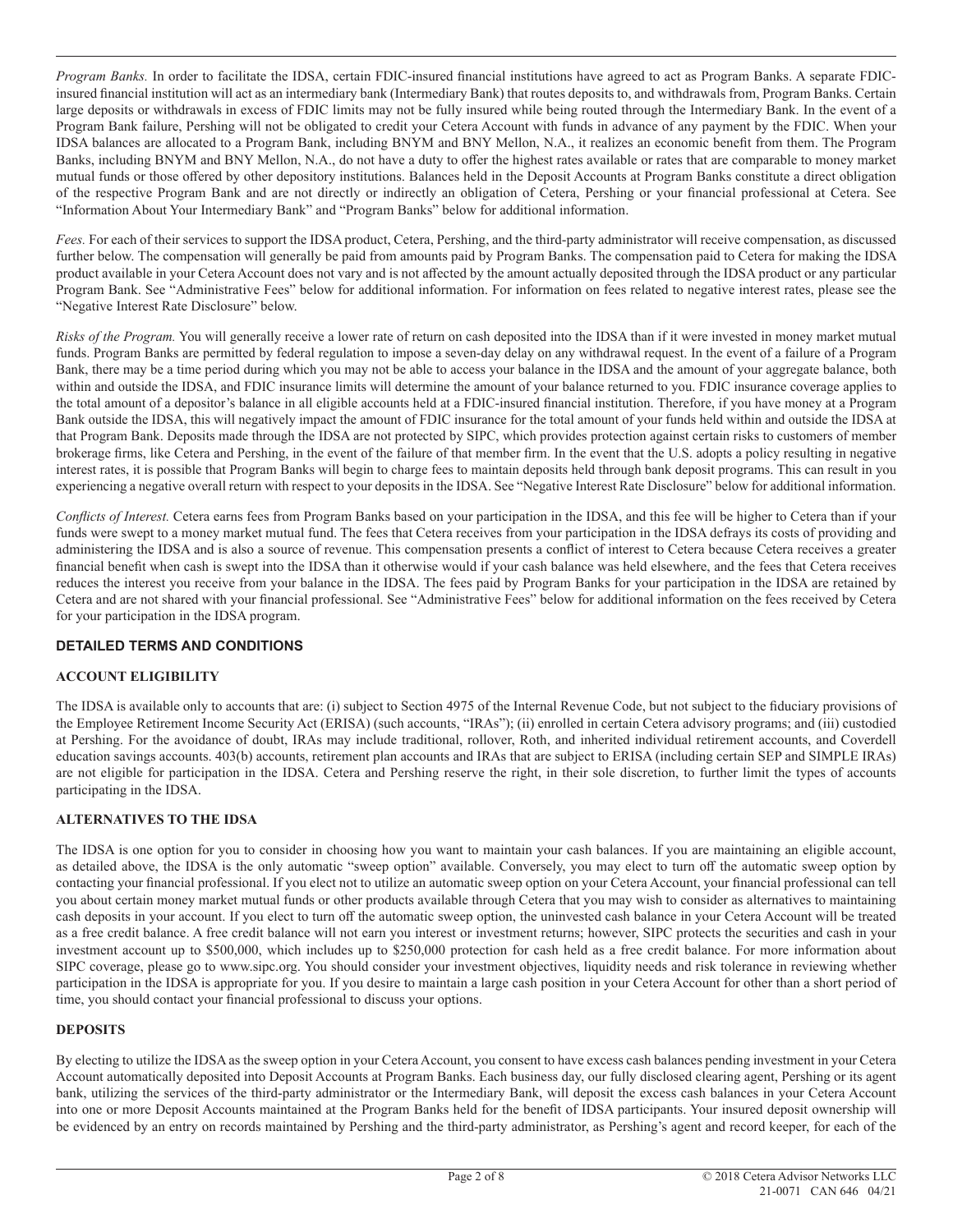Program Banks at which your funds are on deposit. You will not be issued any evidence of ownership of an insured deposit account, such as a passbook or certificate. Your Cetera Account statement, issued by Pershing, will reflect all information regarding your balance in the IDSA, including all deposits, withdrawals, Program Bank deposit balance(s) and the applicable interest rate.

Funds intended for deposit into the IDSA must be placed through your Cetera Account and cannot be placed directly by you with the Intermediary Bank or any of the Program Banks. Only balances transferred by Pershing, acting as your agent, or the Intermediary Bank on behalf of Pershing, will be eligible for inclusion in the IDSA. Once you have selected IDSA as the sweep option, excess cash balances in your Cetera Account on each business day will be transferred to your IDSA on the next business day.

If you decide to terminate your participation in the IDSA, you may establish a direct relationship with each Program Bank by making a request to the Program Bank to establish a Deposit Account in your name, subject to each Program Bank's rules with respect to establishing and maintaining deposit accounts. You would then contact your financial professional and request a transfer of the funds in the IDSA into your individual deposit account. Establishment of a deposit account directly in your name at a Program Bank will separate your balance in the IDSA from the Deposit Accounts used in IDSA at that Program Bank, which is reflected in your Cetera Account. As such, if you establish a direct depository relationship with a Program Bank, your IDSA balance and your balances held in the associated Deposit Accounts at that Program Bank will no longer be reflected in your IDSA balance or on your Cetera Account statement issued by Pershing and Cetera and Pershing will have no further responsibility concerning such Deposit Accounts.

# **WITHDRAWALS**

By electing to utilize the IDSA as the sweep option in your Cetera Account, you consent (and direct) to have your money on deposit at the Program Bank automatically withdrawn from the Program Bank accounts in the event of a debit in your Cetera Account or, on settlement date, to pay for securities purchased in your Cetera Account. Each business day, as needed, Pershing, acting as your agent, or its agent, the third-party administrator, utilizing the services of the Intermediary Bank, will withdraw your cash from the omnibus Deposit Accounts maintained at the Program Banks held for the benefit of IDSA participants.

In the event of a debit in your Cetera Account, any funds necessary to satisfy such debits will be obtained first from free credit balances in your Cetera Account (if any) and then from withdrawals from your IDSA balance. A debit will be created, for example, when you purchase securities or request a withdrawal of funds from your Cetera Account.

Please note, that under federal regulations, Program Banks may reserve the right to require seven (7) days' notice before permitting a transfer of funds out of a deposit account, such as the Deposit Accounts at the Program Banks. While the Program Banks have not indicated their intention to implement such a policy, a Program Bank may, at any time, choose to do so.

## **RELATIONSHIP WITH PERSHING**

Cetera, a registered broker-dealer in securities and member organization of FINRA, introduces your account to our clearing firm Pershing, which carries your account in a fully disclosed manner. Pershing is acting as your agent in establishing and maintaining Deposit Accounts for your swept balances and in depositing your money to and withdrawing your money from the Deposit Accounts at the Program Banks. Having instructed your financial professional to enroll you in the IDSA, your first bank deposit will constitute your appointment of Pershing as your agent to effect deposits to and withdrawals from Program Bank Deposit Accounts in connection with the IDSA. Pershing, a wholly owned indirect subsidiary of The Bank of New York Mellon Corporation, is a registered broker-dealer and is a member organization of the New York Stock Exchange (NYSE), the Financial Industry Regulatory Authority (FINRA) and Securities Investor Protection Corporation (SIPC).

#### **INFORMATION ABOUT THE INTERMEDIARY BANK**

A designated settlement bank will act as the Intermediary Bank for the IDSA to route your deposit funds to various Program Banks in order to maximize the amount of FDIC insurance available on your IDSA balance. The Intermediary Bank is identified on the list of Program Banks that is made available at www.cetera.com/cetera-advisor-networks/clients/insured-deposit-sweep-account. See "Program Banks" below for additional information.

#### **PROGRAM BANKS**

A current list of the Program Banks, as updated from time to time, is available at www.cetera.com/cetera-advisor-networks/clients (refer to the "Investor Information and Disclosures" section, then click on the link for the Insured Deposit Sweep Account or visit www.cetera.com/cetera-advisor-networks/ clients/insured-deposit-sweep-account) or by contacting your financial professional. The Intermediary Bank and each Program Bank is a separate FDIC-insured depository institution duly chartered under the laws of the United States or a state thereof. As described below, Cetera reserves the right to modify the list of eligible Program Banks (meaning adding and removing) and priority from time to time. Such modified and updated lists will be reflected on the website prospectively. Cetera may also change the Intermediary Bank. **It shall be your responsibility to monitor changes to the list of the Program Banks.**

You may not designate the order in which Program Banks receive funds through the IDSA. You may, however, exclude one or more Program Banks from receiving your cash balances. You may exclude Program Banks at any time and for any reason by notifying your financial professional. If a Program Bank where you already have deposits outside of the IDSA is listed, we recommend you direct us to exclude that Program Bank from receiving any of your IDSA deposits. **It is your responsibility to monitor the insurable deposits that you may have with any Program Bank (including deposits outside of the IDSA).**

It may take several days following your Cetera Account's enrollment in the IDSA before we can process any requested Program Bank exclusions. In the event that your funds are allocated to a Program Bank that is designated by you or by us as an excluded Program Bank, but which is also a financial institution in which you maintain cash balances outside of the IDSA, your deposits exceeding the maximum FDIC-insured amount at any such bank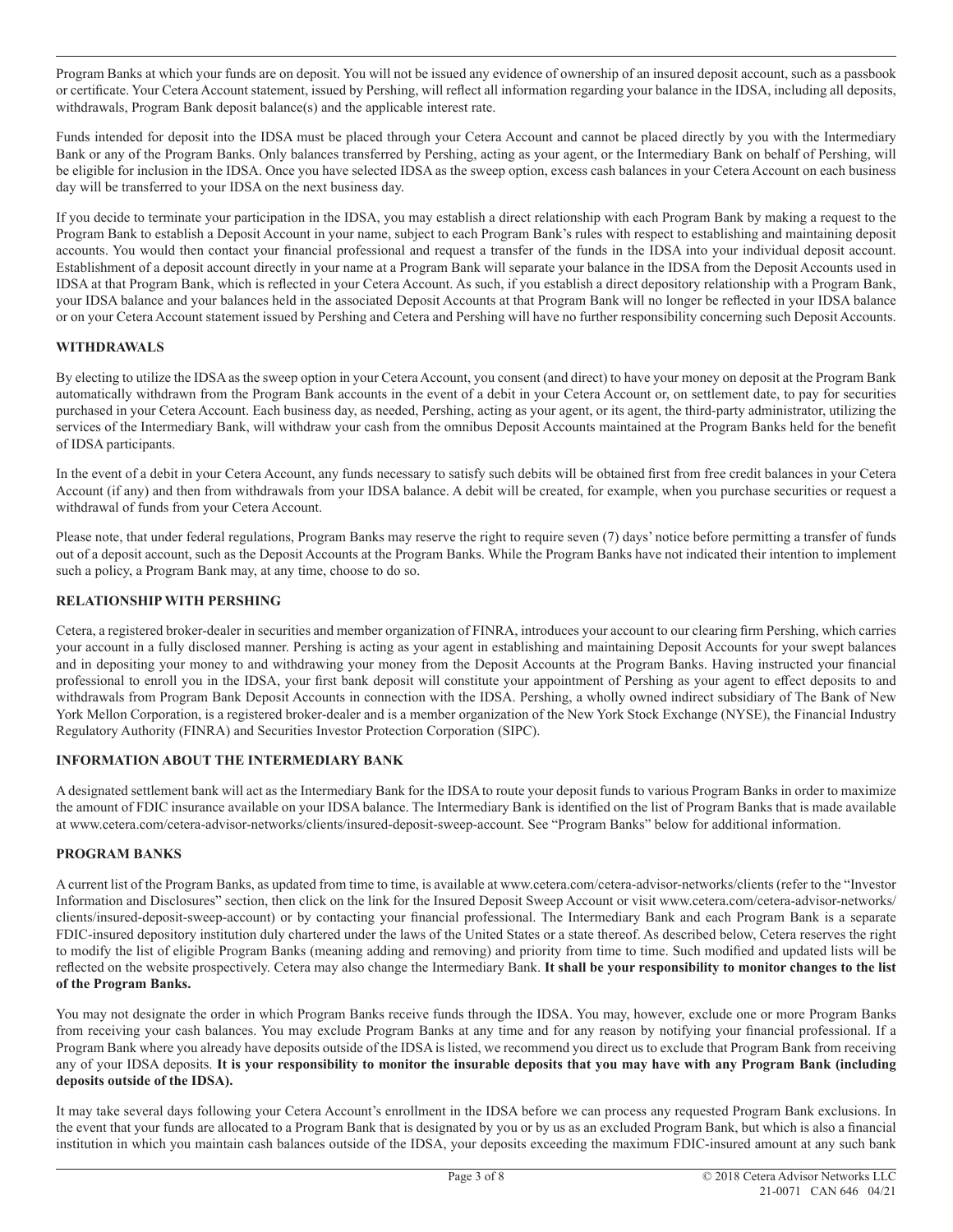may not be protected by FDIC coverage until those exclusions are processed and your IDSA balance at that Program Bank is reallocated to alternative Program Banks.

#### **You may obtain available financial information concerning any of the Program Banks at https://www.ffiec.gov/NPW or by contacting the FDIC**  Public Information Center by mail at 801 17<sup>th</sup> Street, N.W., Room 100, Washington, DC 20434 or by phone at 878. ASK. FDIC (877.275.3342).

## **ALLOCATION OF DEPOSITS AMONG PROGRAM BANKS**

Program Banks into which your funds may be deposited will appear on a "Priority List" available on our website at www.cetera.com/cetera-advisornetworks/clients/insured-deposit-sweep-account. Other clients may be assigned different Priority Lists. You can identify the Priority List applicable to you by state or, in the case of most corporate accounts, by account type. If your Account is not a corporate account, please refer to the state which you legally identify as your primary state of residence and which you provided to us as your primary address in your account application, which was subsequently used for the registration of your Cetera Account. Program Banks appear on the Priority List in the order in which the Deposit Accounts will be opened for you and your funds will be deposited. You should review the Priority List carefully. The Priority List will also include one or more Overage Banks that will accept your funds without limit and without regard to the \$250,000 federal deposit insurance limit if all Programs Banks on the Priority List have received funds up to the applicable deposit limit. If all your funds are withdrawn from an Overage Bank, the next time your funds are deposited in an Overage Bank your funds may be deposited in a different Overage Bank.

**You may not change the order of Program Banks on the Priority List. However, at any time, you may designate a Program Bank as ineligible to receive your funds. This will result in your funds being deposited into Deposit Accounts at the next Program Bank on the Priority List. In addition, you may at any time instruct us to remove your funds from a Program Bank and designate the Program Bank as ineligible to receive future deposits. Your funds from an ineligible Program Bank will be deposited at the first available Program Bank set forth on the Priority List. You may not designate all of the Overage Banks as ineligible to receive your funds. If you wish to designate a Program Bank as ineligible to receive your funds, please contact your financial professional. One or more of the Program Banks included on the Priority List may be replaced with a Program Bank not previously included on the Priority List. A Program Bank may be deleted from the Priority List or the order of Program Banks on the Priority List may change. The most current Priority List, as updated from time to time, will be maintained on our website at www.cetera.com/cetera-advisor-networks/clients/insured-deposit-sweep-account. By enrolling in and utilizing the IDSA, you expressly agree to the terms and conditions of this disclosure statement and authorize Cetera and its third-party administrator to designate and approve Program Banks, subject to review by Pershing, and to appoint Pershing as your agent to deposit and withdraw your cash balances in accordance with this disclosure statement. You understand that it is your responsibility to review the list of Program Banks and to notify us if you wish to exclude any of them from receiving your IDSA deposits.**

#### **RELATIONSHIP BETWEEN CETERA AND CERTAIN PROGRAM BANKS**

To participate as a Program Bank in the IDSA, a depository institution enters into an agreement with Pershing and the third-party administrator. While such depository institutions are not affiliated with Cetera, Cetera may maintain business relationships with certain depository institutions under which the depository institution may offer securities brokerage, investment advisory and/or insurance services through Cetera or its affiliates at one or more of their locations. Such depository institutions may be or may become Program Banks through agreements that the depository institutions enter into with Pershing and the third-party administrator.

# **INTEREST RATE**

Funds deposited through the IDSA to a Program Bank will begin earning interest from the day they are received by the Program Bank. Interest on funds in the IDSA will accrue up to, but not including, the day of withdrawal. The interest rate available through the IDSA will be established periodically based on market, economic and other business conditions. Your IDSA deposits will receive the same interest rate regardless of the Program Bank in which cash from your Cetera Account is deposited. The interest rates on the IDSA are determined by the rate the Program Banks are willing to pay on the amount allocated to them minus the fees paid to Cetera, Pershing, and the third-party administrator. The interest rates paid by Program Banks and also on your IDSA balance may change as frequently as daily without prior notice. The interest rates available through the IDSA will generally be lower than the interest rates available to depositors making deposits directly with the Program Bank or other depository institutions in comparable accounts and for investments in money market mutual funds and other cash equivalent investments available through Cetera. You should compare the terms, interest rates, required minimum amounts, and other features of the IDSA with other accounts and alternative investments. Current interest rate information is available at www.cetera.com/cetera-advisor-networks/clients/insured-deposit-sweep-account or by contacting your financial professional.

The third-party administrator's fee is based on a target percentage of the average daily Deposit Account balances each month of all IDSA-eligible IRAs having funds swept to the IDSA. In any month in which the sum of the total interest on the Deposit Accounts and the fees to Cetera, Pershing and the third-party administrator exceeds the amount that Program Banks have agreed to pay with respect to the Deposit Accounts, such that the thirdparty administrator does not receive its entire target fee for that month, the interest rate on the Deposit Accounts will be lowered the following month to permit the third-party administrator to collect the full amount of its target fee. Similarly, in any month in which the third-party administrator is paid in excess of its target fee, the interest rate on the Deposit Accounts will be increased the following month. If there are any excesses or shortages with respect to the third-party administrator's fee that accumulate over time despite the adjustments described above, the interest rate on the Deposit Accounts will continue to be adjusted in subsequent months to account for such accumulated excesses or shortfalls.

The Program Banks will use the daily-balance method to calculate the interest that applies to your IDSA balances in the Deposit Accounts. This method applies a daily periodic rate to the principal balance each day. Interest earned on the IDSA principal balance will accrue daily and will be reinvested monthly. Each month, upon the reinvestment date, the total accrued interest will be automatically credited to your IDSA principal each month.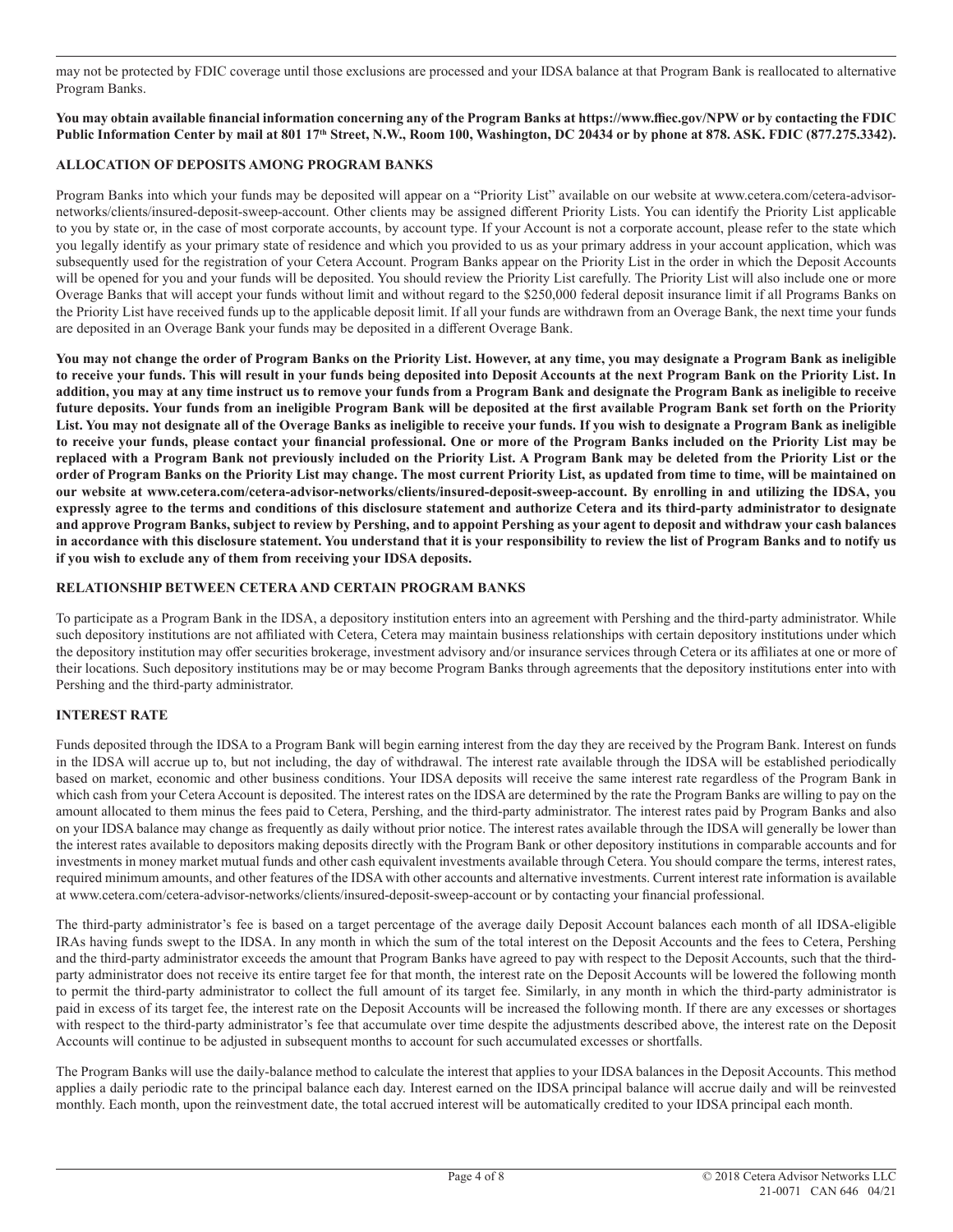**The Program Banks, including BNYM and BNY Mellon, N.A., do not have a duty to offer the highest rates available or rates that are comparable to money market mutual funds. Money market mutual funds generally seek to achieve the highest rate of return consistent with their investment objectives, which can be found in their prospectuses. As such, the rates of interest paid on IDSA balances will generally be lower than the rate of return available from a money market mutual fund or the rate of interest available to depositors making deposits directly with a Program Bank or other depository institutions in comparable accounts. You should compare the terms, interest rates, required minimum amounts, charges and other features of the IDSA with other deposit and investment options when evaluating whether to select or maintain the IDSA as your sweep option. If you desire to maintain a large cash position in your Cetera Account for other than a short period of time, you should contact your financial professional to discuss your options.**

#### **ADMINISTRATIVE FEES**

Each Program Bank will pay an amount equal to a percentage of the average aggregate daily balance of IDSA deposits held by each Program Bank. As described in more detail in this section, this amount includes fees payable to Cetera, Pershing, and the third-party administrator, as well as interest payable to participating accounts. The amount paid by each Program Bank may vary from Program Bank to Program Bank. You will have no rights to the amounts paid by the Program Banks, except for interest actually credited to your Deposit Account, as described above. However, amounts collected from the Program Banks during each period, less interest credited, will be allocated on a per dollar per account basis and used to offset your monthly Cetera account fee for providing the sweep services, as discussed more fully below. In addition, part of the payment by the Program Banks will be used to compensate Pershing and the third-party administrator for their services. Cetera financial professionals do not receive any of the fees received by Cetera on IDSA balances.

For its services to support the IDSA product, including making it available as a sweep option, Cetera receives a per account fee each month, based on the number of days in the monthly interest period on a 365-day basis (366-day basis in a leap year). The compensation paid to Cetera by each Program Bank does not vary and is not affected by the amount actually deposited through the IDSA, including your IDSA deposits, but will vary month-tomonth based on the actual number of days in the particular month. Cetera's compensation from IDSA is determined by a fee schedule indexed to the current federal funds target (FFT) rate. The fee paid to Cetera can be reduced to as low as \$1 per account per month. The average monthly fee paid to Cetera, based on a 30.4 day average month (365 days/12 months; 30.5 in a leap year), increases and decreases by \$0.09 with every one (1) basis point (a basis point is equal to 0.01%) change in the FFT rate. Using this calculation, Cetera may be paid a maximum monthly per account fee, based on a 30-day month, of \$25.00. The FFT rate is the rate or the range of rates as expressed in percentages most recently announced by the Federal Open Market Committee of the Federal Reserve System (FOMC) that is the FOMC's target for the rate charged by banks on unsecured loans of the banks' reserve balances at Federal Reserve Banks. In cases where the FFT rate is a range of rates, the FFT rate will be deemed to be the midpoint of the range rounded to the nearest thousandth of a decimal. Under the fee schedule, increases in the FFT rate will result in increased compensation for Cetera. Cetera can change the applicable fee schedule upon advance notice to you. Although it is generally anticipated that Cetera's fees for the IDSA will be offset by the amounts paid by the Program Banks, as discussed herein, and you hereby direct the third-party administrator to collect such fees from the Program Banks and remit such amounts over to Cetera, Cetera reserves the right to withdraw the monthly account fee, or portion thereof, from your Cetera Account in the event or to the extent that the amount received from the Program Banks and paid over to Cetera by the third-party administrator for the period is less than Cetera's fee for the same period. The monthly per account fee will not generally be seen on your statement due to the manner in which Cetera recoups its fee from the Program Bank payments, as discussed above.

As used under this Administrative Fees section, the term "month" means the applicable period for which fees are charged and paid, interest is accrued and paid, and calculations (as shown below) are based and computed. A month may be a calendar month or one of twelve generally equal time periods in each annual period.

The current FFT rate can be found at http://federalreserve.gov/monetarypolicy/openmarket.htm.

The formula used to calculate the actual monthly fee to Cetera can be expressed as follows:

The per account fee for a particular month (rounded up to the nearest cent) =  $\{$  [\$1 + (\$0.09 x FFT rate (as expressed in basis points))] x #days (the actual number of days in a particular month)  $/30.4$  (the average days in a month)

\*For example, a FFT rate of 0.75% is equal to 75 basis points and an FFT rate of 1.25% is equal to 125 basis points.

Please note that the monthly fee varies depending on the number of days in the month, as shown in the following examples:

- 1. Federal Funds Target Rate =  $0.75 1.00$  (or 75 to 100 in basis points)
	- a. Monthly fee for 31 day month =  $((\$1 + (\$0.09 \times 87.5)) \times 31)/30.4 = \$9.050$  (rounded to \$9.05)
	- b. Monthly fee for 28 day month =  $((\$1 + (\$0.09 \times 87.5)) \times 28)/30.4 = \$8.174$  (rounded to \$8.17)
	- c. Monthly fee for 30 day month =  $((\$1 + (\$0.09 \times 87.5)) \times 30)/30.4 = \$8.758$  (rounded to \$8.76)

2. Federal Funds Target Rate = 1.00 - 1.25 (or 100 to 125 in basis points)

- a. Monthly fee for 31 day month =  $((\$1 + (\$0.09 \times 112.5)) \times 31)/30.4 = \$11.345$  (rounded to \$11.35)
- b. Monthly fee for 28 day month =  $((\$1 + (\$0.09 \times 112.5)) \times 28)/30.4 = \$10.247$  (rounded to \$10.25)
- c. Monthly fee for 30 day month =  $((\$1 + (\$0.09 \times 112.5)) \times 30)/30.4 = \$10.979$  (rounded to \$10.98)

For its services, including record keeping and other services with respect to amounts deposited through the IDSA, Pershing will receive a monthly fee. Each day within the applicable interest period, the fee paid as compensation to Pershing will be calculated as an asset-based fee as determined by the daily IDSA balances during each interest period. The fee paid to Pershing will be deducted from the aggregate amount paid by the Program Banks, as discussed above. Though it is anticipated that the amounts paid by the Program Banks will satisfy the Pershing fee, Cetera and Pershing reserve the right to debit the Pershing fee, or a portion thereof, from your IDSA balance or Cetera Account in the event or to the extent the Pershing fee is not offset by amounts paid by Program Banks for such interest period.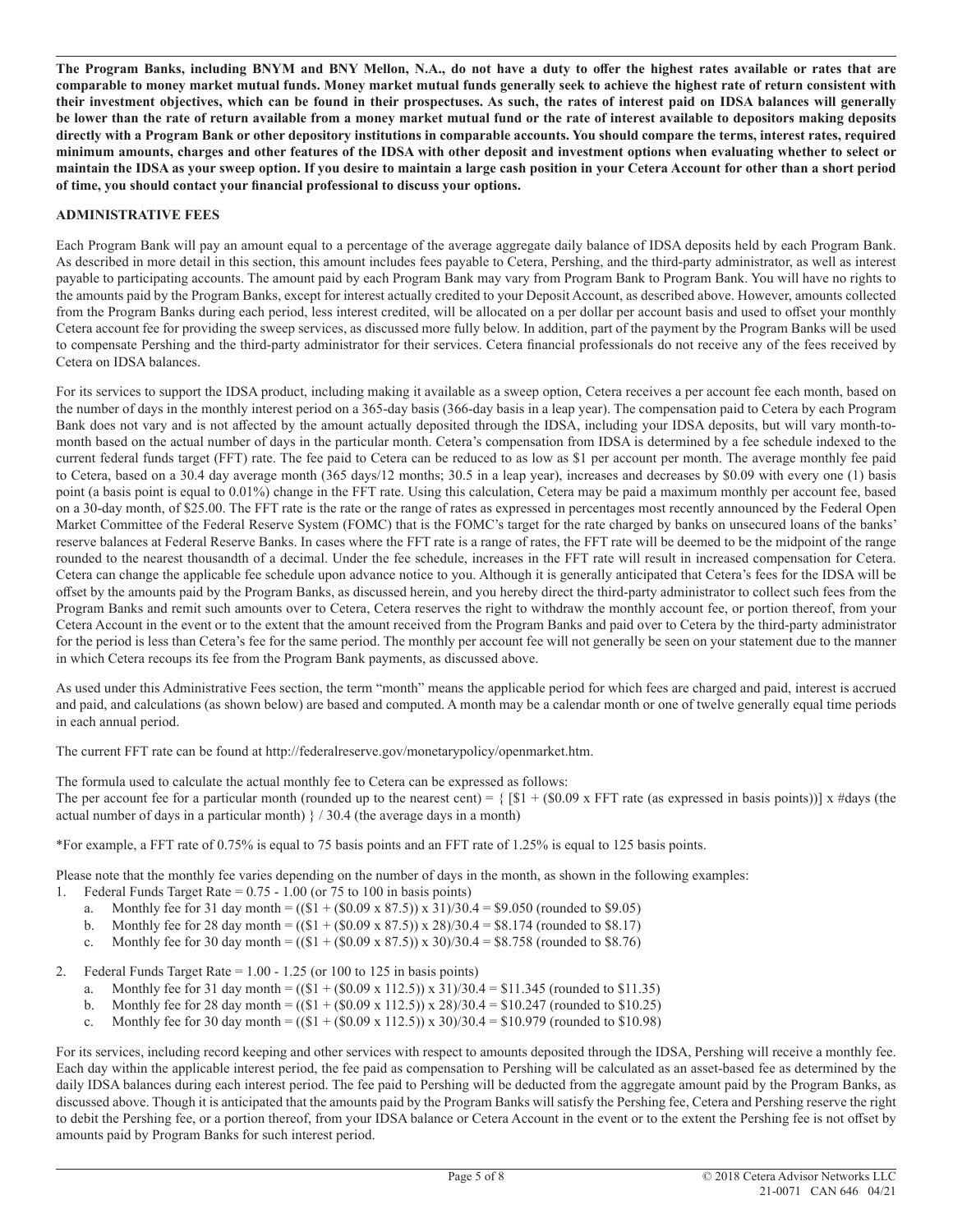For its services, the third-party administrator will charge a monthly asset-based fee. This fee may vary period to period based on changes in prevailing interest rates and the average daily balance of accounts participating in the IDSA during the period. The fee will generally equal the aggregate amount payable by Program Banks during the applicable interest period, minus, the interest payable to IDSA participants, the administrative fee paid to Pershing, and Cetera's flat fee. Moreover, the third-party administrator may, from time to time, temporarily reduce its fees during certain periods, such as when necessary to help ensure that the interest rates paid by the Program Banks during the period equal the applicable disclosed rate for the period. Under such circumstances, the administrator is authorized to recover any such reduced fees, subject to its targeted compensation rate, from future periods. You authorize and direct the third-party administrator to deduct its fees for its services from the amounts paid by the Program Banks. Based on the calculation methods set forth above, the third-party administrator will calculate the fees due to Cetera and Pershing.

IDSA fees are higher than the fees that Cetera receives from other sweep investment options. Other than these stated fees, and subject to the Negative Interest Rate Disclosure below, there will be no charges, fees, or commissions imposed on your account with respect to the IDSA program.

## **NEGATIVE INTEREST RATE DISCLOSURE**

In response to certain extraordinary economic conditions, some foreign countries have occasionally implemented a negative interest rate policy to stabilize their economies. Under such a policy, a central bank charges banks a fee to hold reserves, and, as a result, the banks then charge depositors a fee to maintain their deposits. Historically, the U.S. has not adopted policies resulting in negative interest rates, and there is no indication that the Federal Reserve Board plans to adopt such a policy in the future. If, however, such a policy is adopted in the U.S., Program Banks may begin to charge fees to maintain deposits held through bank deposit sweep products, such as the Insured Deposit Sweep Account. In such an event, Cetera will charge a fee to defray its costs for maintaining your deposits at Program Banks through its bank deposit products. This fee will be in addition to fees Cetera receives directly from Program Banks for their participation in the Insured Deposit Sweep Account. Cetera will assess any fees related to negative interest rates to your Insured Deposit Sweep Account on a monthly basis for the duration of the negative interest rate period. If applicable, this fee will appear on your periodic Cetera Account statement. In its discretion, Cetera will increase or decrease this fee periodically to reflect the costs incurred by Cetera to maintain your deposits at Program Banks. Cetera can eliminate the fee at any time. In the event that Cetera assesses fees as a result of negative interest rates, additional information regarding the fees will be available at www.cetera.com/cetera-advisor-networks/clients/insured-deposit-sweep-account or by contacting your financial professional.

## **DEPOSIT CAPACITY AT PROGRAM BANKS**

Under certain economic conditions or for other reasons, it is possible for Program Banks to limit or reduce the amount of deposits they will accept through bank deposit sweep products, such as the IDSA. If the Programs Banks, including the Overage Banks, cannot accept any additional balances due to capacity constraints, then the IDSA will be updated so that any additional free credit balance in your Cetera Account will be automatically invested in shares of the Default Money Fund, a money market fund that Cetera makes available. If the Default Money Fund is not accepting excess funds, then those excess funds will be maintained in your Cetera Account as a free credit balance. The overall amount of available FDIC insurance protection on your IDSA balance will vary depending upon the number of Program Banks accepting deposits through the IDSA at any time, as well as your total balances held at the Program Banks. If most or all the Program Banks have insufficient capacity to accept funds (or further funds), then the aggregate amount of FDIC insurance coverage available to you could be significantly reduced

If Program Banks have insufficient capacity to accept new deposits but can maintain existing deposit levels, then Cetera may choose to maintain your existing cash balances at Program Banks and sweep all additional available cash balances in your Cetera Account to the Default Money Fund. If the Default Money Fund is unavailable to accept your cash balances, then such available cash balances will be maintained in your Cetera Account as a free credit balance. Once deposit capacity at Program Banks is restored to levels that Cetera believes can support the then-current and anticipated cash balances swept to the Default Money Fund and/or held as free credit balances, the IDSA will resume normal operations and new cash balances will be allocated to Program Banks with available capacity. With advance notice to you, any amounts swept to the Default Money Fund will be converted to cash, at the then current market price, and then allocated to Program Banks on the Priority List. If your funds are being maintained as a free credit balance, then your cash balances will be reallocated to Program Banks. During times that you maintain sweep balances in a money market fund or a free credit balance, and you use cash in your account, such cash will first be deducted from any free credit balances, then redeemed from your money market fund investments, and finally withdrawn from your IDSA balances, as applicable.

#### *Money Market Mutual Fund Features and Disclosures*

The Default Money Fund is currently the Federated Hermes Treasury Obligations Fund Capital Shares, ticker symbol TOCXX. The prospectus is available at www.federatedinvestors.com/products/mutual-funds/treasury-obligations/cap.do. Cash balances swept to a money market fund are not FDIC insured but are protected by SIPC up to applicable limits. SIPC's coverage protects the securities and cash in your investment account up to \$500,000, which includes a \$250,000 limit for free credit balances. For more information about SIPC coverage, please go to www.sipc.org. Cetera reserves the right to change the Default Money Fund from time to time.

*Money market funds are securities that may increase or decrease in value. In general, money market funds are designed and managed with the objective of preservation of capital and maintenance of liquidity. Although money market funds seek to preserve a net asset value of \$1.00 per share, there is no guarantee that this will occur, and it is possible to lose money should the value per share of the money market fund fall.*

## **ACCOUNT STATEMENTS**

All activity with respect to your IDSA position, including interest earned for the period covered and balances maintained at each Program Bank, will appear on the periodic Cetera Account statement issued by Pershing. You will not receive a separate statement from the Program Banks.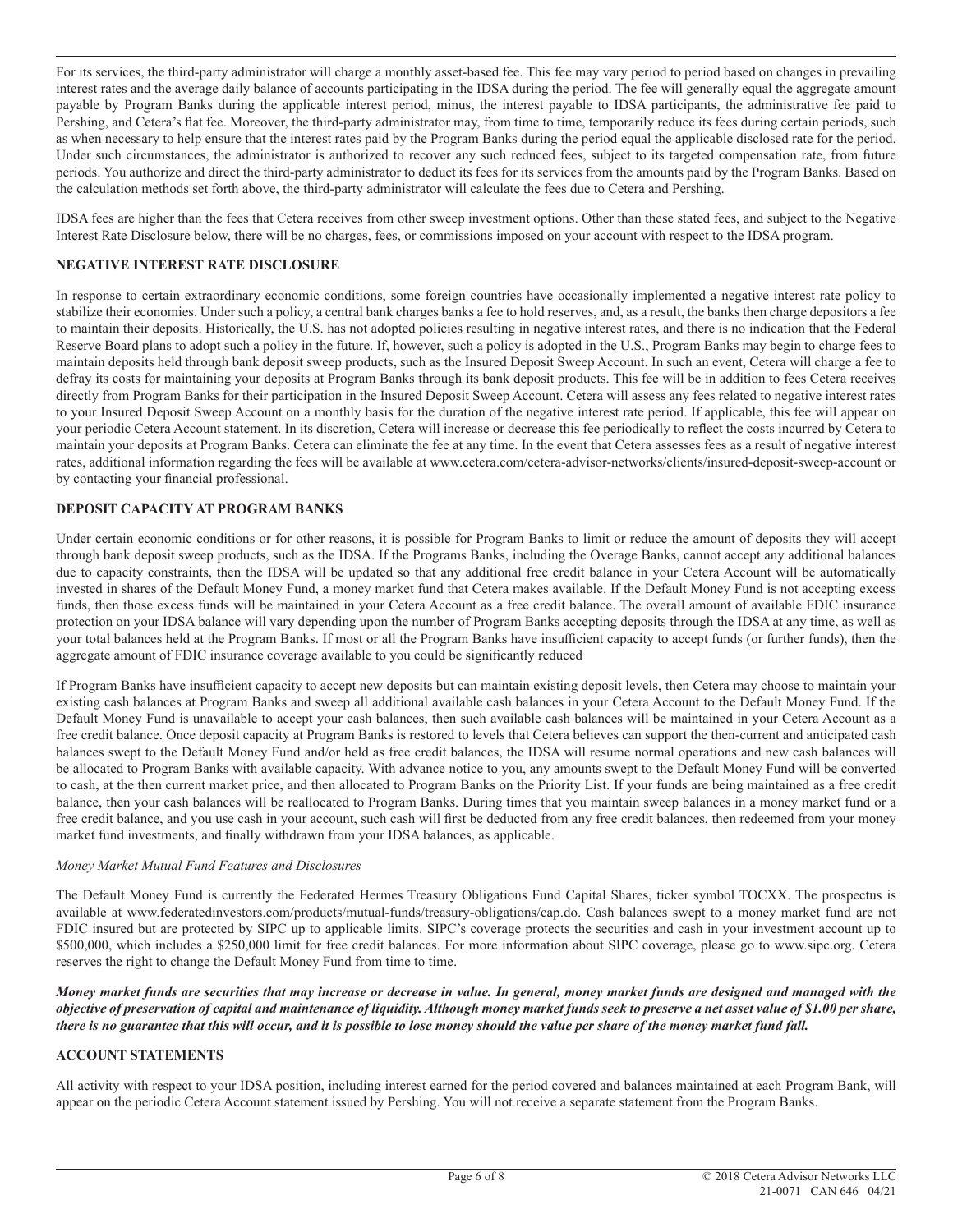## **TAX INFORMATION**

For most clients, interest earned on deposits in the Insured Deposit Sweep Account will generally not be taxed in the year earned when held in IRAs. Interest earned by IRAs is generally not taxed until distributed, and may not be subject to tax if the IRA is a Roth IRA, subject to certain conditions. When held in non-IRA taxable accounts, interest earned on deposits in the Insured Deposit Sweep Account will be taxed as ordinary income in the year it is received and a Form 1099-INT will be provided by Pershing showing the total amount of interest income earned. Please consult with your tax advisor about how interest earned in the IDSA program may affect you.

## **NO SIPC COVERAGE FOR FUNDS IN DEPOSIT ACCOUNTS**

SIPC provides investors some protection if their brokerage firm becomes insolvent or if cash or securities are missing from eligible customer accounts. The limit of SIPC protection for customer securities and cash is \$500,000, which includes a \$250,000 limit for free credit balances held by customers at member brokerage firms. SIPC, however, does not provide protection on bank deposits. Therefore, balances in the Insured Deposit Sweep Account held in your Cetera Account are not eligible for SIPC coverage. For more information about SIPC coverage, please go to www.sipc.org.

## **FDIC INSURANCE FOR DEPOSITS AT PROGRAM BANKS**

Funds deposited on your behalf in a Deposit Account at a Program Bank are insured by the FDIC, an independent agency of the U.S. government, up to \$250,000 (including principal and accrued interest) when aggregated with all other deposits held by you in the same insurable capacity at a particular Program Bank. In the event a Program Bank becomes insolvent, the FDIC provides insurance up to \$250,000, including principal and accrued interest to the day the Program Bank is closed. These maximum amounts include, in addition to deposits held in your Insured Deposit Sweep Account, all deposits held by you in the same insurable capacity at the same Program Bank, including, for example, CDs issued to you by a Program Bank.

The information below provides further information on federal deposit insurance limitations.

*Individual Accounts.* Deposit accounts at Program Banks held in the name of an agent or nominee of an individual (such as the balance from an individual's account in the Deposit Accounts held as part of the Insured Deposit Sweep Account) are not treated as owned by the agent but are added to other deposits of such individual held in the same insurable capacity at that depository institution (including funds held in a sole proprietorship) and insured up to \$250,000 in the aggregate.

*Corporate and Partnership Accounts.* Accounts established at a Program Bank and owned by the same corporation, partnership or unincorporated association that are designated for different purposes are not separately insured, but rather, are aggregated with all other deposit accounts of the corporation, partnership or unincorporated association at the same Program Bank and insured up to \$250,000.

*Custodial Accounts.* Funds deposited into an account at a Program Bank that are established and held in the name of a custodian (for example, under the Uniform Gifts to Minors Act or the Uniform Transfer to Minors Act) will not be considered the property of the custodian but are added to other deposits of the minor or other beneficiary held in the same insurable capacity and will be insured up to \$250,000 in the aggregate.

*Joint Accounts.* An individual's interest in joint accounts held under any form of joint ownership valid under applicable state law may be insured up to \$250,000 in the aggregate, meaning all accounts held at that bank held under any form of joint ownership. This would be separate and in addition to the \$250,000 allowed on other non-retirement account deposits individually owned by any of the co-owners of such accounts. For example, a joint account owned by two persons would be eligible for insurance coverage of up to \$500,000 (\$250,000 for each person), subject to the aggregation of each owner's interests in other joint accounts at the same depository institution. Deposits into IDSA from joint accounts are always allocated assuming two owners.

*IRAs and other Self-Directed Retirement Accounts.* Funds deposited into IRAs, self-directed Keogh accounts and certain other self-directed retirement accounts at a Program Bank are insured up to \$250,000 per owner and insured separately from other non-retirement funds an owner may have at the same Program Bank. For insurance purposes, the FDIC will aggregate such funds with other retirement funds owned by the same individual, regardless of whether or not such funds are eligible for deposit through the IDSA.

#### **Trusts, medical savings accounts, employee benefit plans and other types of accounts also are subject to certain limitations. Please consult the FDIC or your financial professional for more details. IDSA balances held in accounts with trust registrations are allocated at the account level and not at the trustee level.**

Under certain circumstances, if you become the owner of deposits at a Program Bank because another depositor dies, beginning six months after the death of the depositor, the FDIC will calculate the applicable insurance limit by aggregating those deposits with any other deposits that you own in the same insurable capacity at the same Program Bank. Examples of accounts that may be subject to this FDIC policy include joint accounts, "transfer on death" accounts and certain trust accounts. The FDIC provides the six-month "grace period" to permit you to restructure your deposits to obtain the maximum amount of deposit insurance for which you are eligible. If deposits through your IDSA or otherwise at a Program Bank are assumed by another depository institution pursuant to a merger or consolidation, such deposits generally will continue to be separately insured from the deposits that you might have established with the acquirer until (i) the maturity date of the CDs or other time deposits that were assumed; or (ii) with respect to deposits that are not time deposits, the expiration of a six month period from the date of the acquisition. Thereafter, any assumed deposits will be aggregated with your existing deposits with the acquirer held in the same insurable capacity for purposes of federal deposit insurance. Any deposit opened at the depository institution after the acquisition will be aggregated with deposits established with the acquirer for purposes of federal deposit insurance.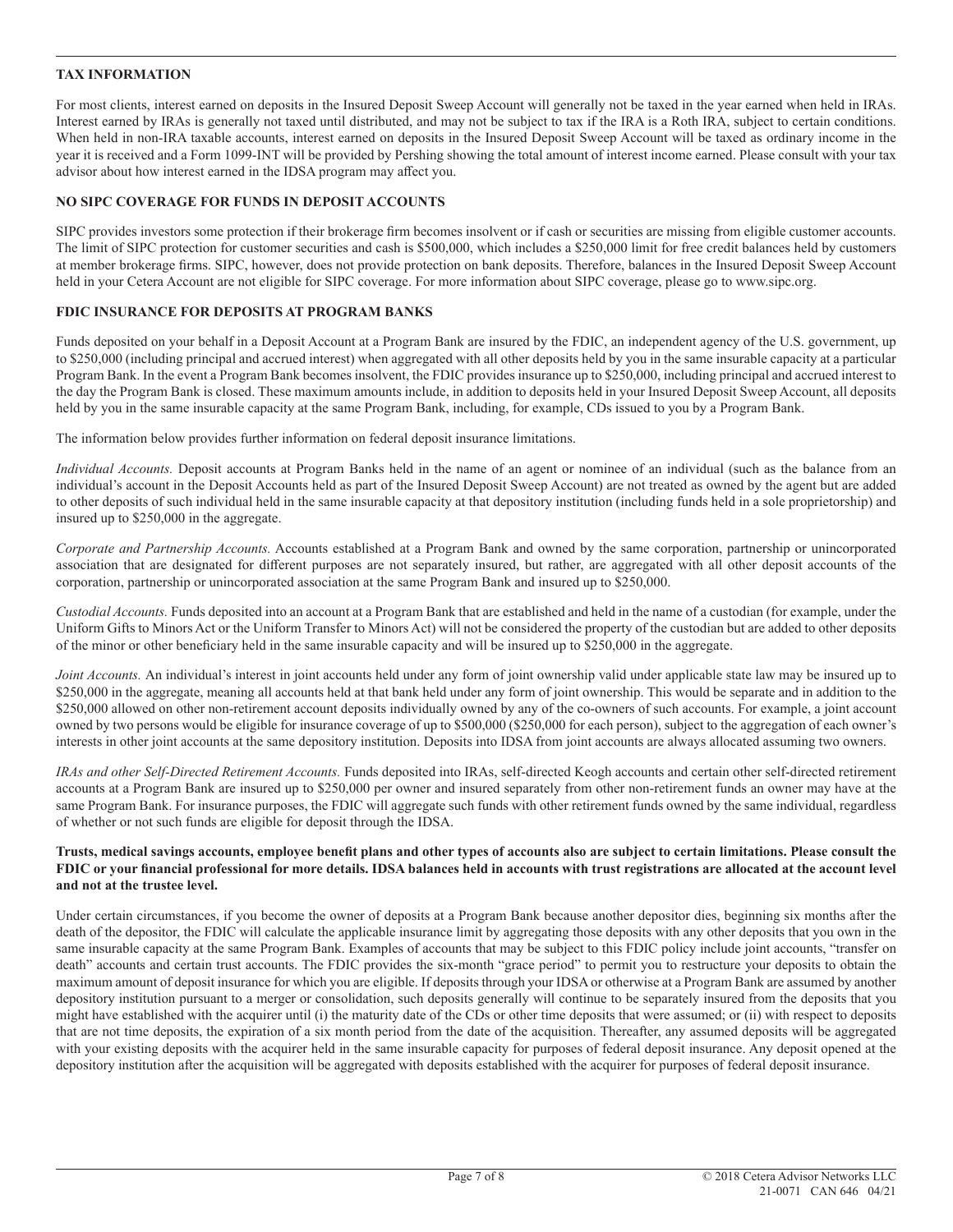Your funds deposited through the IDSA can be deposited at more than one Program Bank, increasing the amount of insurance available to you up to a maximum of \$2,500,000 in FDIC insurance coverage, subject to bank availability (provided, however, the IDSA is designed to limit deposits to 98.6% of the coverage limits in each Program Bank, so the aggregate deposits that would be eligible for deposit insurance could be slightly less than this amount; FDIC insurance coverage available through the IDSA could also be reduced if you exclude one or more Program Banks from receiving your funds). Once \$2,500,000 in total has been deposited at Program Banks, or once Program Banks no longer have capacity to accept additional insured deposits, your excess funds will be placed in Deposit Accounts at Program Banks chosen to serve as the "Overage Banks." **Your deposits at an Overage Bank in excess of the Deposit Insurance Limit will not be covered by FDIC Insurance or protected by SIPC coverage.** In the event that a Program Bank should become insolvent, the deposits made through the IDSA are insured up to the applicable Deposit Insurance Limit for principal and interest accrued through the day the Program Bank became insolvent. Interest is determined for insurance purposes in accordance with federal laws and regulations. In the event that federal deposit insurance payments should become necessary, any payments of principal plus unpaid and accrued interest through the date of insolvency made by the FDIC will be made to you. You may be required to provide certain documentation to the FDIC and others before insurance payments are made. **Cetera and Pershing are not be obligated to credit your account with funds in advance of their payment by the FDIC.**

## **FDIC INSURANCE FOR DEPOSITS IN TRANSIT**

Your funds become eligible for FDIC insurance immediately upon placement in a Program Bank deposit account by Pershing, acting as your agent. While in transit from Pershing to the Program Banks and from the Program Banks to Pershing, the funds generally pass through the Intermediary Bank. While at the Intermediary Bank, funds are also eligible for FDIC insurance up to the Deposit Insurance Limit, depending on account type, when aggregated with any other deposits held by you in the same insurable capacity at the Intermediary Bank. It is possible that your funds in transit at the Intermediary Bank will exceed the maximum amount of FDIC coverage available through the Intermediary Bank as an individual bank until such funds are received by Program Banks or Pershing. Typically, funds will be moved from the Intermediary Bank to a Program Bank or Pershing within one business day.

If you have questions about basic FDIC insurance coverage, please contact your financial professional. You may also wish to seek advice from your own attorney if you have questions concerning FDIC insurance coverage of deposits held in more than one account or insurable capacity. You may also obtain additional information about the FDIC by contacting the FDIC, Office of Compliance and Consumer Affairs, by letter  $(550\;17<sup>th</sup>$  Street, N.W., Washington, D.C. 20409), by phone (877.ASK.FDIC (877.275.3342) or 800.925.4618 (TDD)), by email (dcainternet@fdic.gov) or by accessing the FDIC website at www.fdic.gov. In addition, you may obtain publicly available financial information concerning any or all of the Program Banks at https://www.ffiec.gov/NPW and more detail on FDIC insurance from www.fdic.gov/deposit/deposits/index.html or by contacting the FDIC Public Information Center by mail at 801 17<sup>th</sup> Street, N.W., Room 100, Washington, DC 20434. Neither Cetera nor Pershing guarantees the financial condition of any Program Bank or the accuracy of any publicly available financial information concerning a Program Bank.

#### **ADDITIONAL INFORMATION ABOUT YOUR INSURED DEPOSIT SWEEP ACCOUNT**

Cetera may modify the terms and conditions of the IDSA at any time upon notice to you. All activity with respect to your Insured Deposit Sweep Account will appear on your periodic Cetera Account statements issued by Pershing, including the total of your opening and closing Insured Deposit Sweep Account balances, the interest earned, and the interest rate for the reinvestment period. You should retain the Cetera Account statements for your records. As always, you should notify us immediately of any unauthorized activity in your Insured Deposit Sweep Account or any concerns you may have with respect to the Insured Deposit Sweep Account.

You may contact your financial professional during any business day to obtain the current interest rate, account balances, Program Banks and other information on your Insured Deposit Sweep Account. If you have online access to your account, you may also view your IDSA information online. You may also find financial information on current interest rates on Cetera's website at www.cetera.com/cetera-advisor-networks/clients/insured-depositsweep-account.